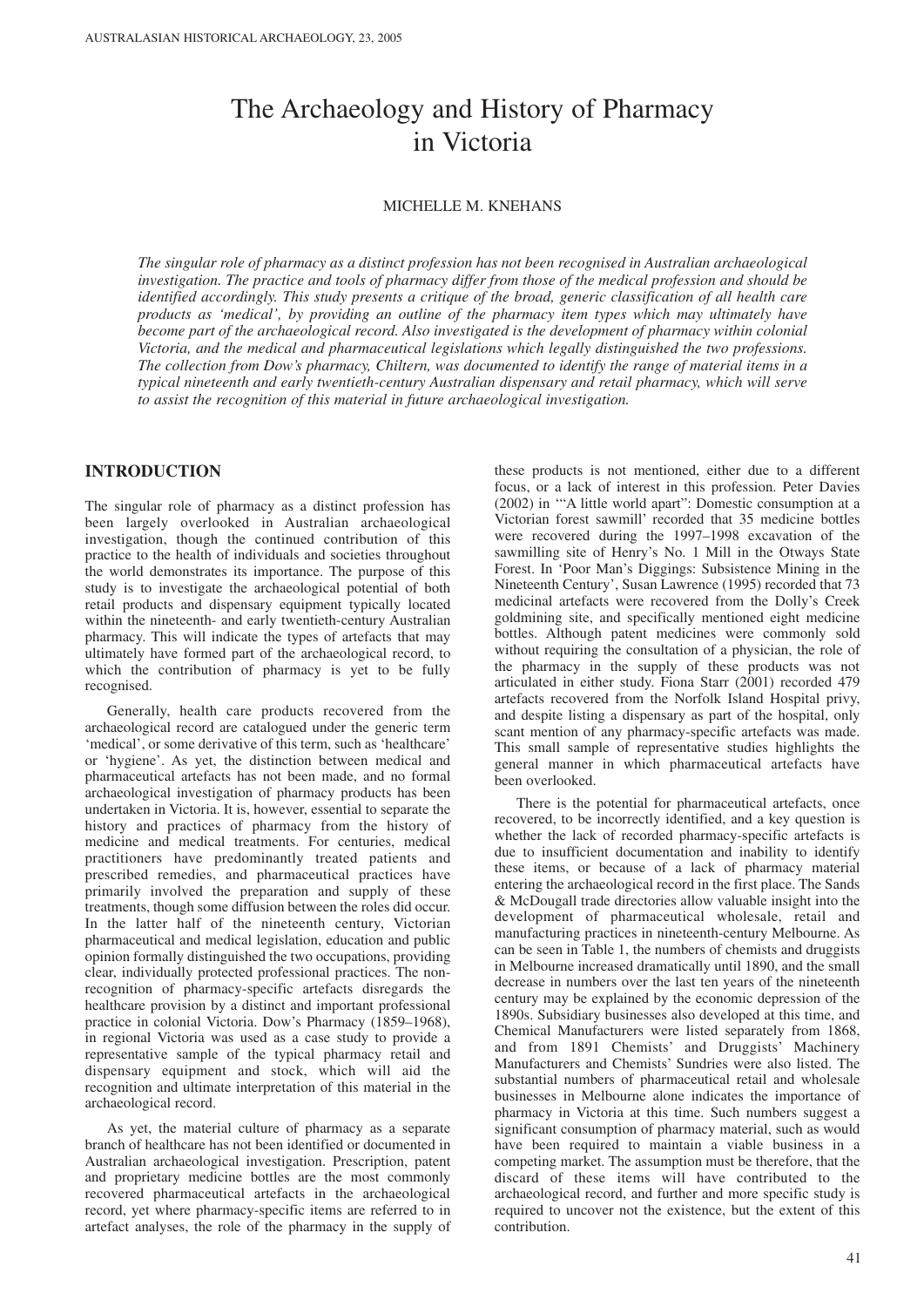| Table 1: Dates and quantities of pharmaceutical businesses |
|------------------------------------------------------------|
| in nineteenth-century Melbourne, from Sands &              |
| <b>McDougall 1857-1900.</b>                                |

| <b>Date</b> | <b>Chemists &amp; Druggists</b><br>(Retail & Wholesale) | Chemical<br><b>Manufacturers</b> |
|-------------|---------------------------------------------------------|----------------------------------|
| 1860        | 88                                                      |                                  |
| 1865        | 106                                                     |                                  |
| 1870        | 111                                                     | 3                                |
| 1875        | 146                                                     | 10                               |
| 1880        | 152                                                     | 11                               |
| 1885        | 177                                                     | 17                               |
| 1890        | 248                                                     | 32                               |
| 1895        | 246                                                     | 42                               |
| 1900        | 205                                                     | 36                               |

# **PHARMACY HISTORY**

The roots of modern pharmacy are commonly held to lie in the ancient works of the Egyptians, and the Classical Greek works of Hippocrates, Dioscurides and Galen (Ghalioungui 1963: 144). These works were expanded following the rise of Islam, and by the thirteenth century, both Arab-Islamic and Southern European pharmacy practices had been established. Throughout the fifteenth, sixteenth and seventeenth centuries, the apothecary's shop distinguished itself from other traders 'principally by its shelves lined with drug containers, and the kitchen where the bulk of the preparation was carried out' (Legge 1986:8–9). The history of pharmacy as a separate, legally recognised professional practice can be traced to seventeenth-century England when, 'in 1617, the independence of London apothecaries from grocers had been recognised by royal charter' (Haines 1998:4). The 1815 *Apothecaries Act* further distinguished the role of the apothecary by establishing 'their right to buy, compound, dispense and sell drugs and medicine by wholesale or retail (Jackson 1999:3). Victorian pharmaceutical practices stemmed largely from these developments in England, and legislative protection was established to erase the competition with doctors for dispensing rights, and as protection of their trade from grocers and other retailers.

### **Pharmacy history in Victoria**

The district of Port Phillip was established by European settlement in 1835, and 'by 1842 there were six shops openly trading in Melbourne as chemists' (Haines 1988:60). During the 1840s, chemists and druggists were also trading in the regional areas of Corio, Portland and Geelong (Haines 1994: 31). The beginning of the gold rush in 1851 opened Victoria to inter-colonial and international migration on a scale never before witnessed in the region, and was the catalyst for the expansion of the city of Melbourne. 'Approximately 584 000 persons emigrated to Victoria from July 1851 until the end of December 1861' (Broome 1984:72) and 'among those who flooded into Victoria in search of gold were young chemists and druggists who had been apprenticed in England and worked there as assistants' (Haines 1988:63). The lure and promise of fortunes made through goldmining were not always fulfilled however, and many of these men quickly returned to their former trades, some establishing pharmacies in Melbourne and others on or near the goldfields themselves. It was in the establishment of pharmacies to service the goldfields that the regional development of the practise flourished. The lasting effect of the gold rush on the development of pharmacy in Victoria is clear, as many of the men who established the Pharmaceutical Society and Pharmacy Board of Victoria had arrived during the peak migration period of the early 1850s.

Although patient diagnosis and treatment was typically the domain of medical practitioners, many pharmacists 'diagnosed their clients' illnesses and prescribed the drugs they prepared' (Hagger 1979:167). This service was particularly vital in isolated areas, where access to qualified doctors was limited. Fees for medical practitioners were high, and pharmacies were more easily accessible and cost effective, although pharmacists did not have sole dispensing rights (Pensabene 1980:9). By the mid-nineteenth century, chemists and druggists as well as medical practitioners in Victoria were beginning to demand legal protection from the other through regulation and legislations. The Victorian *Medical Practitioners Act* of 1862 was passed to distinguish educated from fraudulent practitioners by restricting the registration of medical titles and rights of practice. The *Pharmacy Act* and *Poisons Act*, both passed in Victoria in 1876, were designed to protect the public from dangerous, toxic or addictive substances, to regulate and protect pharmacy from fraudulent practitioners and to establish a divide between pharmacy and medicine (Haines 1994:91). These public health reforms formally and legally distinguished the two professions in this state, and established a precedent for the separate identification of the products and tools utilised by each.

From the mid-1850s the term 'quack' used to describe 'anyone who fell outside the borders of what was becoming orthodox medicine' (Martyr 2002:8), eventually including pharmacists. Although many quack remedies 'were genuine in design and intention' (Haines 1994:109), some provided no help and others contained potentially harmful ingredients. Two early twentieth-century studies published by the British Medical Association investigating medicinal costs and contents suggested that some quack medicines were deliberately fraudulent in their claims, so it is hardly surprising that this may have resulted in damaging the reputation of those who sold these products. These medicines were both inexpensive and readily available, initially not only from pharmacies, but also from grocers and through mail order catalogues. The claims made through the advertisements of these products also increased their popularity. The Pharmacy and Poisons Acts were ways in which the public were offered some protection from fraudulent and potentially dangerous products, and allowed pharmacists to regain public confidence in their profession.

## **DOW'S PHARMACY, CHILTERN**

Dow's Pharmacy, a National Trust property in Chiltern, provides an outstanding case study for the archaeology of pharmacy artefacts. Chiltern lies between the United Shire of Beechworth and the Shire of Rutherglen, south of the Murray River (Ashley 1974). Dow's Pharmacy, 42 Conness Street, opened in 1859 and continued trading until 1968. Following the closure of the pharmacy, the original shop fittings, stock, records and pharmaceutical equipment were left on site. In 1988, the pharmacy's last owner, Mrs Hilda Dow, gave the building and its contents to the National Trust of Australia. Between 1988 and 1991 major repairs were done to the building, retaining much of the original contents. The contents of the shop have been left where they were found when the National Trust acquired the shop. The collection retains much of the typical nineteenth-century dispensary equipment and drug jars, as well as the retail stock for sale until the pharmacy ceased trading in 1968.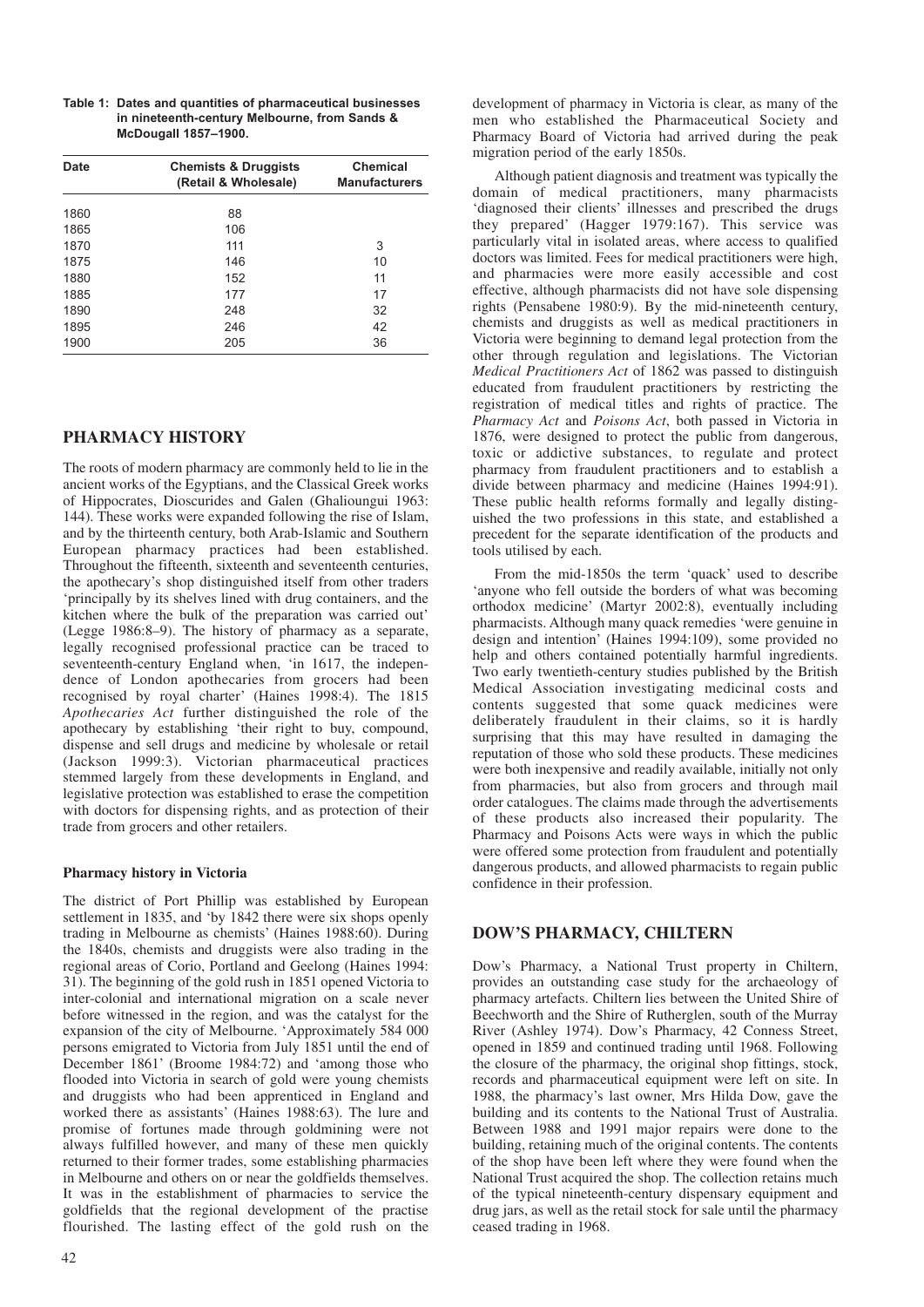#### **The pharmacy layout**

The pharmacy is divided into two distinct rooms, each with its own purpose. The retail area, open to the public, was where the patent and proprietary medicines, cosmetics, baby items, cameras and gifts were on display for purchase. Behind the front counter is the drug run, a set of wooden drawers that 'held herbs, roots [and] powdered chemicals' (Jackson 1999: 6). The dispensary, at the rear of the premises, was used solely by the proprietor of the pharmacy. This was where the preparation of remedies and treatments was undertaken, and is typical of other nineteenth-century dispensaries with 'no ethical or proprietary medicines, only drugs and galenicals on view' (Haines 1988:154). As the 'practice of pharmacy has always necessitated the use of specialised equipment' (Matthews 1971:xiii), familiarity with these items will assist the identification of pharmaceutical artefacts from the archaeological record.

#### **The shop collection**

The majority of the shop collection consists of treatment products commonly sold without requiring a prescription. It is important to recognise the difference between patent, proprietary and ethical medicines, as these terms are commonly misapplied. While ethical medicines could only be sold with a valid prescription, ''patent medicine' has become the common, generic term applied erroneously to all remedial agents sold without prescription' (Fike 1987:3). However, not all medicines sold without medical consultation were patent medicines. Proprietary medicines were registered by brand name or trademarked bottle design alone, and the contents of these products could remain undisclosed. Patent medicines, however, were registered by the full 'disclosure of formulas and contents' (Fike 1987:3). Both of these treatment types were popular among consumers because of ease of acquisition and relatively low costs, but not all of them were effective or safe. Many contained harmful and addictive ingredients, such as narcotics, which may have been unknowingly consumed because of a lack of readily available information on proprietary product labels. The late nineteenth century witnessed an era of enormous popularity of these treatment types, culminating in the legislative changes established to protect consumers from potentially harmful products.

The relative proportion of the different ailment types in the pharmacy collection indicates very clearly the treatments most commonly purchased. The products designed for and claiming to treat coughs appear most commonly in the pharmacy, and according to the analyses by Mullett (1919:10), 'the number of proprietary medicines for the cure of coughs' both advertised and sold was very large. The same study noted 'the most widely advertised pills and other proprietary preparations were put forward as remedies for indigestion' (1919: 87), and antacids were the third most commonly recurring treatment type. Also prevalent in the collection were products for vitamin deficiencies, pain relief and hair care treatments. The predominance of one product type over another can indicate the common requirements of the pharmacy customers, thereby allowing insight into the health and hygiene needs of the broader community.

The shop collection also provides valuable insight into the container types utilised in early to mid-twentieth-century Victorian pharmacies, and the proportions of each container type indicates not only the typical use of each material in pharmacies at this time, but also the relative potential of these containers to have entered the archaeological record (Fig. 1). The shop collection includes paper-labelled clear and brown glass bottles and jars, variously coloured plastic containers, metal cylinders and cardboard boxes. Cardboard boxes are



*Fig. 1: Retail container type proportions in the shop collection.*

common throughout this collection, but are not durable, and therefore unlikely to have survived in the archaeological record. Metallic cylinders are also present in the shop collection, but the potential for metal to corrode compromises the potential for definite identification of these containers as pharmaceutical artefacts. Plastic containers have been utilised for pharmaceutical products much more recently than the traditional glass, paper and metal containers, and are therefore also unlikely to be recovered from nineteenth and early twentieth-century archaeological sites. Paper-labelled brown and clear glass bottles and jars are the most abundant container types in the shop collection, and are the most likely to be recovered during archaeological excavations, because of the greater potential for discard and survival of glass products. The identification of these bottles as pharmaceutical artefacts is by no means certain however, as any damage may render these bottles indistinguishable from other glass containers.

While the survival or identification of these container types is uncertain, the shop collection also includes a number of embossed glass medicine bottles, which are far more likely to be recognised than the other retail containers. In the latter half of the nineteenth century, the increased commercial demand for unique bottle designs led to the substitution of etching and engraving for embossed motifs. The greater versatility of the moulding process allowed for individual designs to be developed and the manufacturer's information to be embossed onto the bottles themselves (Fike 1987:4). The embossing process involves 'the use of full size moulds, either blown, pressed or machine made, and this was the most common form of commercial markings on containers in the



*Fig. 2: Typical items in a mid-twentieth-century retail pharmacy collection.*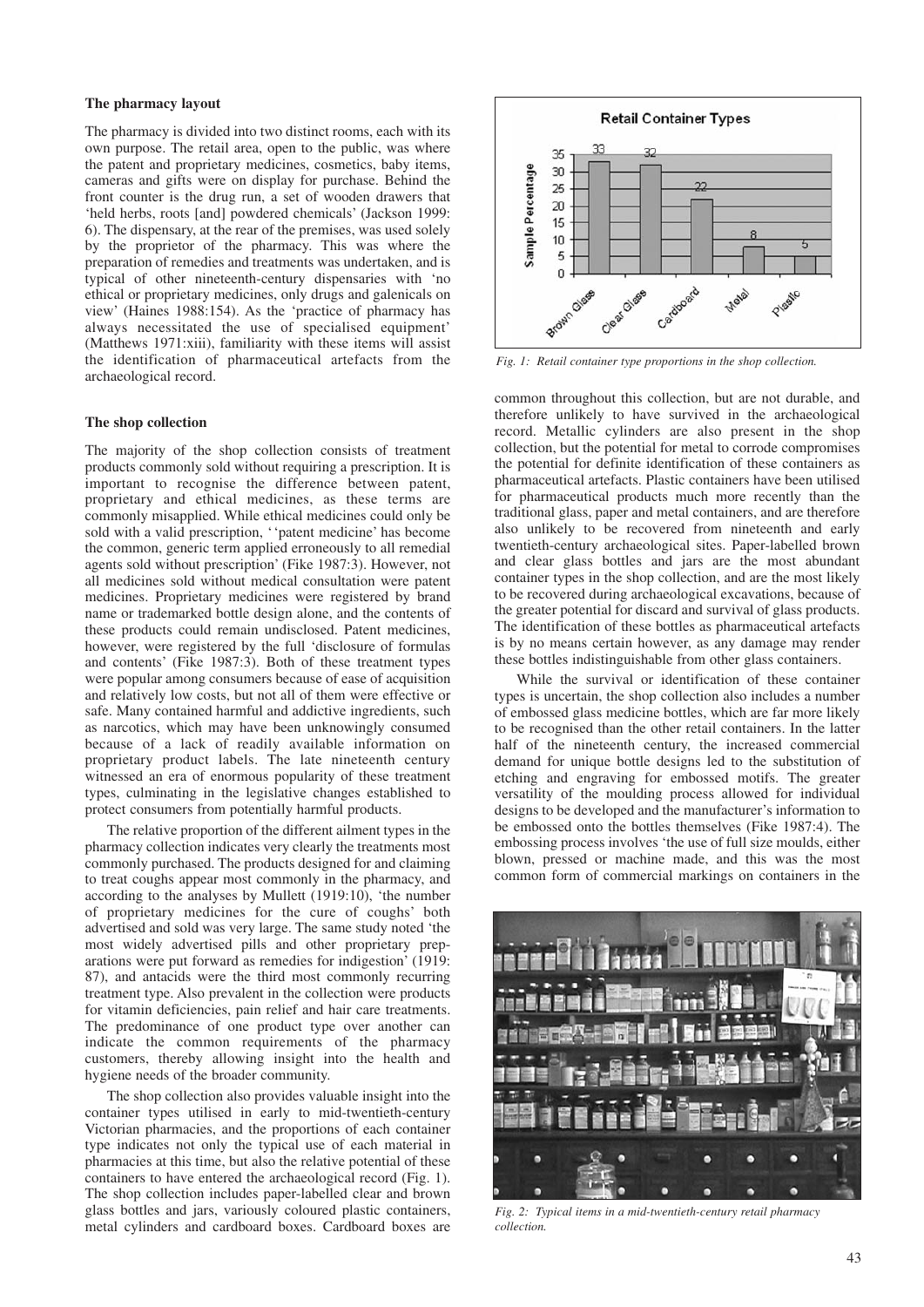eighteenth and nineteenth centuries' (Jones & Sullivan 1985: 16). Five of the embossed bottle types within the Chiltern pharmacy collection were also recovered from Henry's No. 1 Mill site (Davies 2002), suggesting that the same products were being purchased and consumed at different sites throughout Victoria, and the role of pharmacy in their supply should be considered when interpreting and analysing artefact assemblages. Some embossed bottles may also provide the means of assisting in dating assemblages, as pharmacists would often emboss their own names onto bottles to encourage reuse and repeat sales. The discard of these bottles provides an opportunity to link the artefact with a specific person and the known dates of proprietorship.

The large set of drawers known as the drug run is also located within the retail area of the pharmacy, and despite these drawers being fixed to the walls of pharmacies, the archaeological potential of even these must be considered. 'Because nineteenth-century cabinet making was such good workmanship, sets of drawers are sometimes reconditioned for sale as pieces of furniture' (Matthews 1971:68) thereby allowing individual discard habits to permit them to enter the antique market or archaeological record.

#### **The dispensary collection**

The dispensary collection retains much of the typical late nineteenth-century drug jars and pharmacy equipment, including the equipment used in the preparation of prescription or ethical medicines. Glass measures and funnels, scales, weights, prescription ledger, stamps, mortar and pestle, marble slab and spatula, pill cutter, suppository moulds, typewriter, labels, empty bottles and cork stoppers make up the dispensary collection, and give a very clear indication of the type of equipment typical in a dispensary of this time.

Only four glass colours are represented in the drug jar collection, clear glass being the most common. Light green glass is found in only two bottles in the collection, while brown and blue glass bottles are more common. While the discrepancies in the numbers are clear (Fig. 3), the glass colour types are relatively uniform in the collection, and follow what was typical of other nineteenth-century dispensaries. 'Most bottles were made of colourless glass, but cobalt blue was sometimes used, particularly for syrups' (Jackson 1999:7). While blue glass was frequently used for medicinal bottles, clear, brown and green glass had a more general application, so it is necessary to look beyond the glass colour to positively identify these as pharmacy artefacts in the archaeological record (Fike 1987: 13). The bottle stoppers are also relatively uniform with only three types represented in the collection, and while the cork stoppers may not have survived in the archaeological record, the glass stoppers and screw caps are more durable. As may be expected, the bottle labels provided the most extensive information, not only about the bottle contents and manu-facturers, but also the manner in which these bottles may be distinguished from other types in the archaeological record. The collection predominantly displays paper labels, both printed and handwritten, although painted and engraved bottle labels are also present, as are bottles with recessed panels (Fig. 4). Although the paper labels may not survive archaeologically, the other label types can give a fairly broad idea regarding the date and contents of the bottle, as most early labels were engraved or painted, and 'towards the end of the [nineteenth] century bottles were moulded with recessed panels' (Jackson 1999:9). The identification tools provided by glass colour and labels particularly are vital to the recognition of these bottles as pharmacy-specific items.

The types of pharmacy equipment which might more



*Fig. 3: Dispensary bottle glass colour comparison.*



*Fig. 4: Dispensary bottle label number comparison.*



*Fig. 5: Drug bottles in the pharmacy dispensary.*

commonly have been either broken or disused and discarded were the glass measures, and glass bottles used in the supply of prepared medicines to the public. The material and repeated use of these measures made potential damage to them quite likely, thereby increasing the probability of discard. The engraved graduations and conical shape of these measures make them distinguishable from other glass artefacts, even if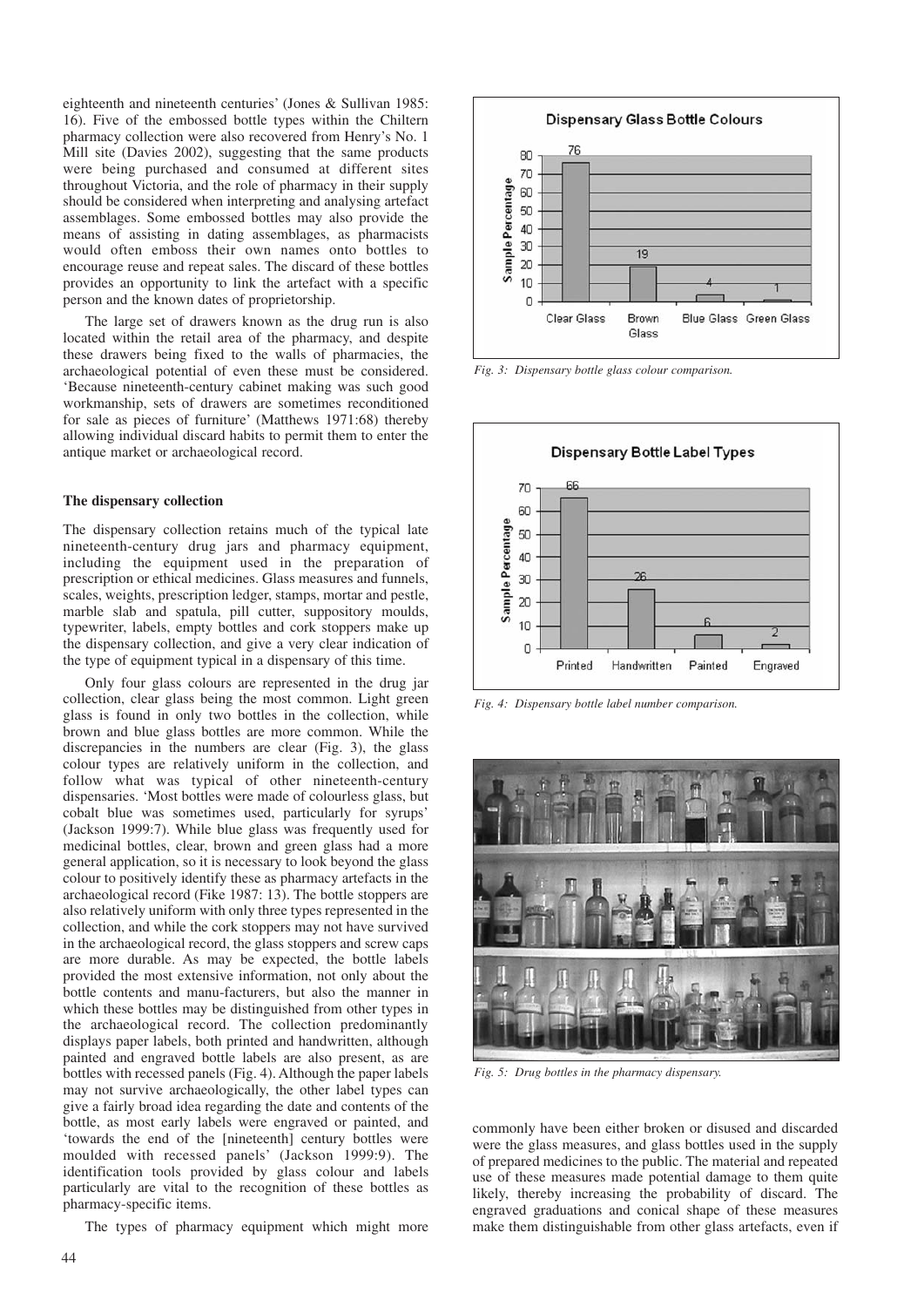

*Fig. 6: Typical dispensary equipment: weights, scales, mortar and pestle, slab and suppository moulds.*

they had they been broken prior to entering the archaeological record (Jackson 1999:11). The size and shape of the scales and weights used in the dispensary separates them from the types used in either commercial or private kitchens, and the importance of their role to the preparation of ethical medicines suggests both a highly common usage and speedy replacement of any broken pieces. The mortar and pestle remains an important tool in the pharmacy dispensary, as many ingredients have 'to be pulverized before being administered in the form of powders or used for ointments' (Matthews 1971:29). The mortar and pestle has a long and continued history of use, and was made from a variety of different materials such as 'brass, iron, glass, ivory and hardwoods' (Jackson 1999:11) although ceramic materials became more common in the late eighteenth century. The pill cutter and suppository moulds are easily distinguishable by their unique shapes, and were used in the dispensary to alter the administration of certain medications until the commercial preparation of tablets, suppositories and pessaries became more common. The constant use of all of these items in the pharmacy dispensary suggests the probability of discard of broken or obsolete equipment. The specific use and discard of these items will have contributed to the amount of pharmacy material in the archaeological record.

Twentieth-century commercial manufacturers reduced the role of the pharmacist in the dispensary preparation of ethical medicines, and altered both the layout and use of the pharmacy dispensary. While the production of some preparations, predominantly creams and ointments, continues in the practice of pharmacy today, the role of the dispensary is now to house the packaged medication and computers necessary to record prescription information.

# **ARCHAEOLOGICAL IMPLICATIONS**

The shop collection provides very clear information regarding the healthcare needs of the Chiltern community, and the services and treatments provided by the pharmacy. The abundance of certain treatment types over others reflects the importance of the role of the pharmacy in the health of the community. Products designed to treat coughs, indigestion, vitamin deficiencies and pain were most common, followed by hair care treatments and animal care products. A wide selection of infant and children's medicines were included in the collection, suggesting a willingness in the community to entrust the care of their children to their pharmacist. Products for pregnancy, foot care, weight control and bandages however, were represented by only one product each in the

sample, suggesting that the community's requirements of these were more limited, or that these items were being acquired through other sources. Product repetition occurring within the collection also reflects the brand and product preferences of the community, and these preferences may have been due to greater success or confidence in these products, or because of the cost involved in their purchase.

The practice of pharmacy allowed greater scope for more reliable and safe domestic and self-medication, and the origins of these products and drug manufactures can indicate both international trading practices and the development and local use of Australian manufacturing companies. As can be seen in Figure 7, Australian manufacturers far outnumber the international companies, reflecting either a preference for local products, or suggesting a greater availability and ease of acquisition.

The products described in this study indicate that the role of the pharmacy in community health was important, suggesting the products produced for and supplied by local pharmacies were consumed at a level great enough to sustain many competing businesses. Why then has there been so little pharmaceutical material detailed in the archaeological record? One answer may lie in the practice of bottle hunting, where bottles are illegally removed from the archaeological record for private collections. Particularly prized are complete or decorated bottles, which may help to account for the scarcity of medicine bottles recovered from Australian artefact assemblages.

Bottle reuse was a common practice in pharmacy, and much of the proprietor information embossed onto the bottles themselves was to ensure repeat sales. Bottles were less likely to be discarded if they were intended for further use, and those embossed with the product name may be assumed to have been reused for the same product. However, it should not be universally assumed that all bottles were reused for the same product, and this must be considered when interpreting artefact assemblages. The commercial, large-scale manufacture of proprietary and ethical medicines reduced the need for bottle reuse however, as the individual packaging of standard sizes of many medicines decreased the need to refill bottles with medicines prepared on site. The late nineteenth and early twentieth-century introduction of pharmaceutical manufacturers would most likely have led to a greater discard of these containers, and the more durable materials can be expected to be recovered from recent archaeological sites. The majority of the containers in the collection are glass, which is relatively easily broken, but durable enough to survive in the archaeological record. Glass is the pharmaceutical container type most likely to be recovered during excavation, which has been demonstrated by the documentation of medicine bottles



*Fig. 7: Complete pharmacy collection product origins.*